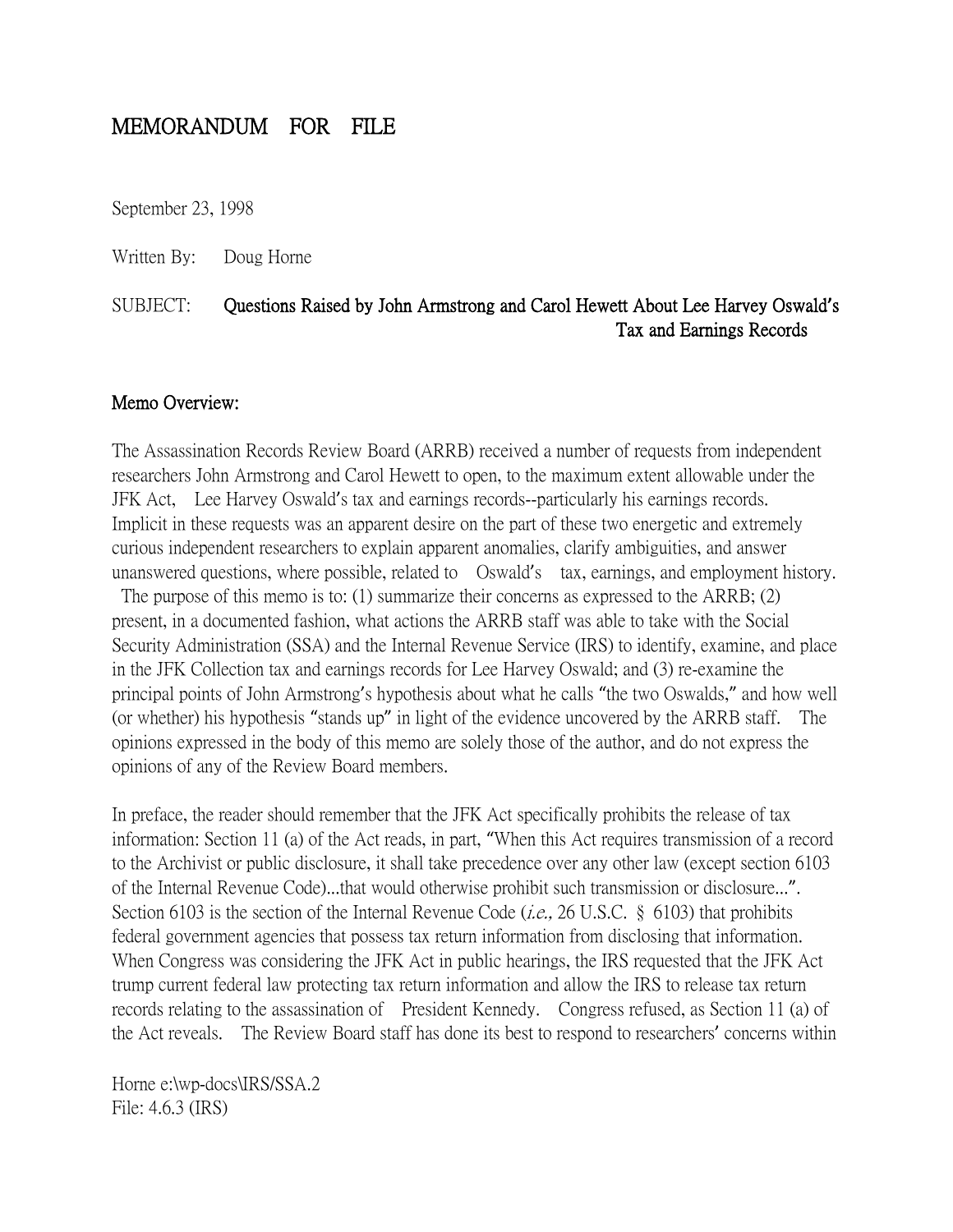the handicaps imposed by Section 11 (a) of the Act. To its credit, the Review Board recommended in its final report "...that Congress enact legislation exempting Lee Harvey Oswald's tax return information, Oswald's employment information obtained by the Social Security Administration, and other tax or IRS related information in the files of the Warren Commission and the HSCA from the protection afforded it by Section 6103 of the Internal Revenue Code, and that such legislation direct that these records be released to the public in the JFK Collection."

### The Concerns of John Armstrong and Carol Hewett:

Enclosures (1) through (5) are specific requests received from John Armstrong and Carol Hewett for tax and earnings information on Lee Harvey Oswald in the 1950s. Enclosure (6) is a recent posting on the Internet about John Armstrong's hypothesis. Summarizing, Armstrong and Hewett are concerned that the government's records on Oswald's pre-Marine Corps employment and wages may be bogus, falsified records, for the following reasons (in combination--read sequentially):

-Enclosure (9), two pages from a very long list of evidence turned over from the Dallas Police Department to the FBI *on November 26, 1963*, contains three entries (for evidence items # 168, # 169, and # 175) that reference W-2 forms for Lee Oswald's withholding tax for the years 1955 and 1956.

-Mr. Armstrong is suspicious because when the microfilm taken on November 26-27, 1963 by the local Dallas FBI (SA Howe) of the numerous items in evidence on the extensive, multi-page list was developed by the Dallas Police Department, items of evidence #s 164-360 were found not to have been recorded on film--see Jesse Curry letter to Gordon Shanklin of December 3, 1963 (an attachment to enclosure (2)). In his letter of December 3, 1963, Chief Curry had to request that the FBI laboratory in Washington rephotograph these items of evidence.

-Because Mr. Armstrong, during the course of his research, believed he had discovered apparent discrepancies between Oswald's school and employment records at various times--and furthermore, had collected eyewitness recollections that he claimed were at variance with Oswald's documented educational and employment history--he decided to look into the "issue dates" on the Employer Identification Numbers (EINs) found on the W-2 forms for Lee Harvey Oswald rephotographed by the FBI in response to Chief Curry's letter of December 1963.

-Enclosure (2) documents that in September, 1995, two members of the public wrote, and received replies from, the Internal Revenue Service (IRS) office in Memphis, Tennessee regarding questions they had about the issue dates of two of the EINs, specifically for the EIN on a Dolly Shoe Company Lee Harvey Oswald W-2 Withholding Tax Statement for 1955, and the EIN on a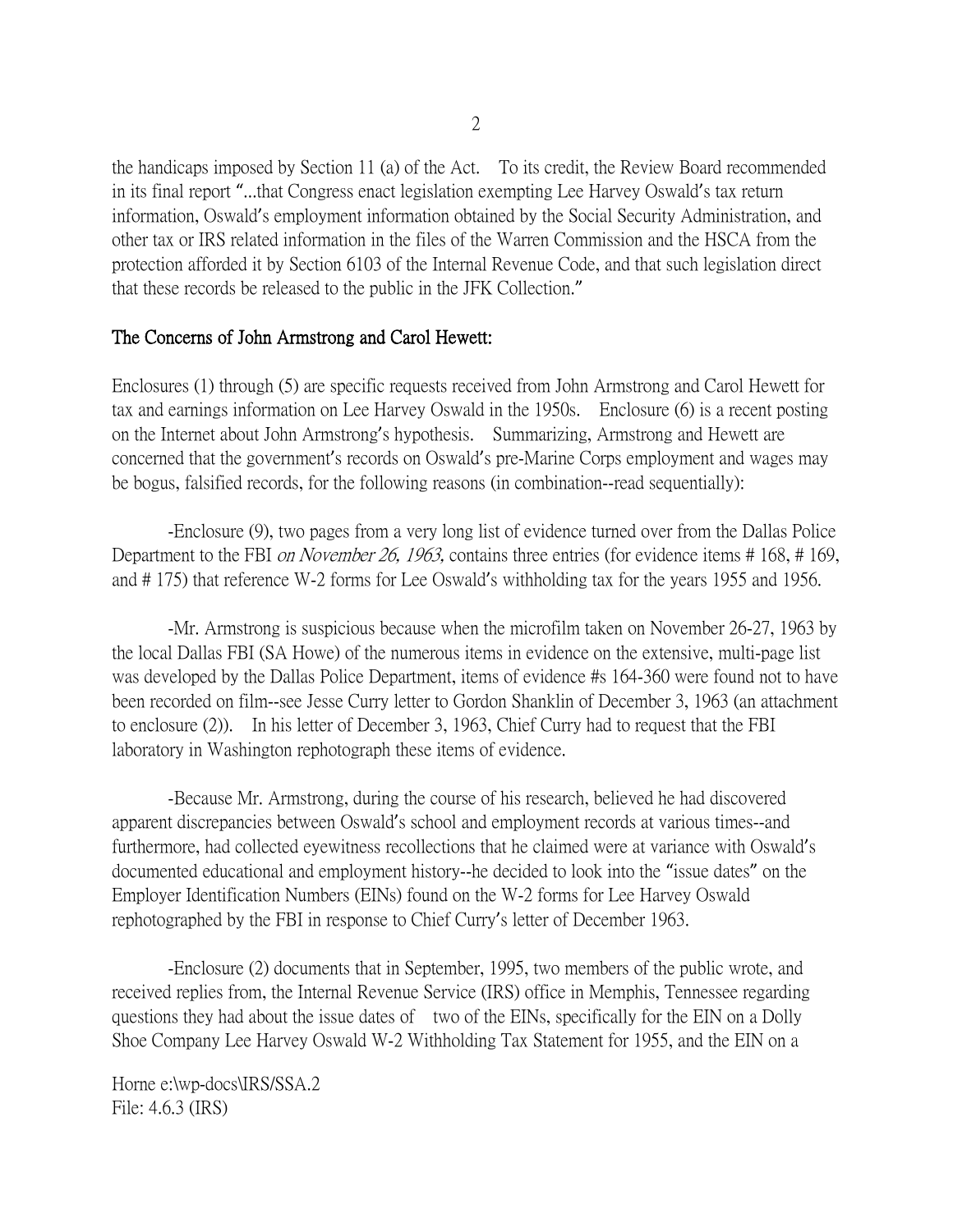Pfisterer Dental Lab Co. Lee Harvey Oswald W-2 Withholding Tax Statement for 1956.

-The two replies from the Memphis IRS office, both dated October 17, 1995 and documented in enclosure (2), indicated that the EINs for both Dolly Shoe Company and Pfisterer Dental Lab Co. were established in January, 1964. Armstrong wondered how W-2 forms dated from the mid-1950s, and collected as evidence on November 26, 1963, could be "established in January 1964." To researcher John Armstrong, this was solid proof that the FBI had created two bogus W-2 forms--forgeries--as part of a cover-up. He apparently viewed the initial failure by the FBI to properly microfilm the W-2 forms as a conscious act of omission, and their delay in recording these items on film as the period in which the cover-up (*i.e.*, the creation of the suspected forgeries) was determined to be necessary, and subsequently implemented. In enclosure (3), fellow-researcher Hewett opines that the EIN for a third Oswald employer, Gerard F. Tujague, Inc., deductively must also have been "established in January 1964," because its numerical sequence fits in-between those established for Pfisterer's and Dolly Shoe Company during that same month.

-The "clincher" for Armstrong seems to have been the content of the FBI's November 26, 1963 report of its November 23, 1963 interview of U.S. Air Force Airman Palmer E. McBride, a former work associate of accused assassin Lee Harvey Oswald at the Pfisterer Dental Lab Co. in New Orleans, La. [The context for evaluating this report is Oswald's entry date into the U.S. Marine Corps--October 24, 1956--which is also concurrent with when he left New Orleans.] The FBI report states (in enclosure (7)) that McBride recalled associating with Oswald in late 1957 and in early 1958, at a time when Oswald is firmly documented to have been serving in the Marine Corps in California and Japan. To Armstrong, this Palmer McBride interview report, in corroboration with the Memphis IRS determinations that the EINs on two W-2 forms from 1955 and 1956 were "established in January 1964," was conclusive proof that there were really two Oswalds--one in New Orleans in 1957 and 1958, and the other (the Marine) in California and Japan at the same time.

-The author attended two lectures by Mr. Armstrong (in 1994 and 1995), and is aware of the basic structure of his working hypothesis, which postulates that there were two Lee Harvey Oswalds, and that the "birth" Oswald loaned his identity to a covert operative as part of that agent's "legend," and that this "false Oswald" then joined the Marine Corps for cover and deception purposes (in preparation for a mission--a false defection to the Soviet Union), while the "birth" Oswald remained in New Orleans, working at Pfisterer Dental Lab., with Palmer McBride. His contention was that the U.S. government---in order to cover up the embarrassing fact that President Kennedy's accused assassin had previously been a false defector to the USSR, and in that guise an employee of the U.S. government intelligence community, with its endless possible implications and ramifications for the assassination---took action immediately after the assassination to both suppress the real W-2 forms for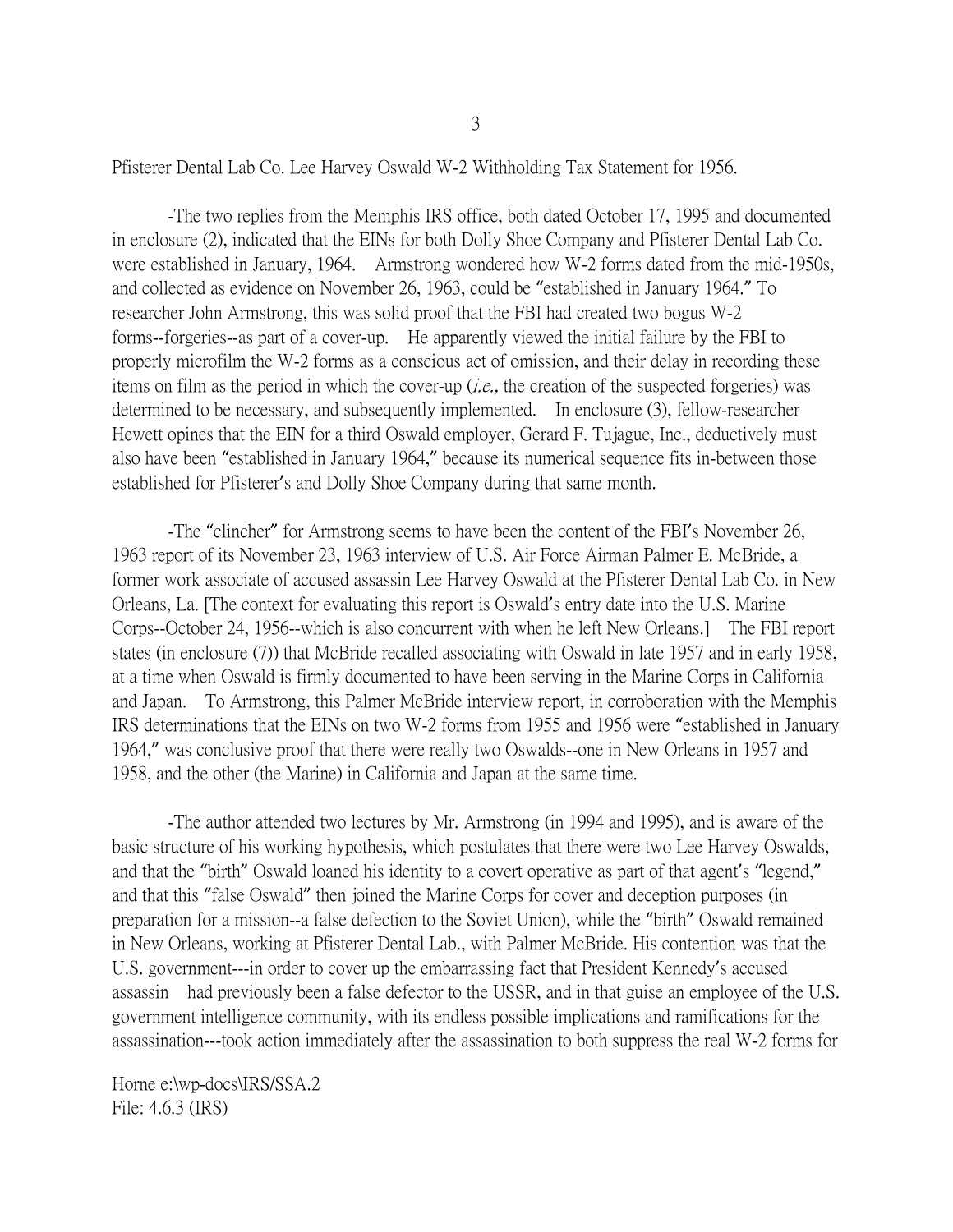the "birth" Oswald, and to modify these same W-2 forms (for the "birth" Oswald) by modifying the year on the forms to indicate that the "birth" Oswald had been working at various establishments in 1955 and 1956 (vice 1957 and 1958), so that there would be no conflict with the well-established documentary record of the "covert" or "false" Oswald in the Marine Corps in 1957 and 1958. Since the IRS reported in October, 1995 to Mr. Goodman and Ms. Faircloth that the two respective EINs they were inquiring about were "established in January 1964," Armstrong viewed this information as a "smoking gun," *i.e.*, an exposure of the alleged FBI-orchestrated W-2 form forgeries, in which the IRS had indirectly and unwittingly, but accurately verified creation of a "new" (fraudulent) W-2 form by admitting (in 1995) the date that a new EIN was assigned to each company, in support of the government's alleged cover-up. [Armstrong finds further support for his hypothesis in the apparent discrepancies found by he and researcher Jack White among the numerous photographs of Oswald in the historical record--that is, since they see numerous dissimilarities between pictures of Oswald taken at different times, they have concluded that some photos depict the "birth" Oswald; some depict the "covert operative;" and some are "composite" photos of both men.]

-Researchers Armstrong and Hewett have requested a number of times that the Review Board obtain information on when the EINs for Oswald's other two pre-Marine employers of record, the Tujague and J. R. Michael shoe stores, were issued, and information on Lee Harvey Oswald's recorded income (by amount per quarter, per employer, per year) from the Social Security Administration. [Presumably, their focus has been on obtaining Social Security Administration earnings records because they were well aware of the prohibition in the JFK Act against release of "tax information," i.e., tax returns for various years in question; implicit in their repeated requests for Social Security Administration earnings records for Oswald is their assumption, or perhaps hope, that SSA "earnings information" is distinct and different from what the IRS considers "tax information."] Their requests have been focused on records, which has been appropriate, given that requests for records were central to the scope and mandate of the JFK Records Act; what was problematic to the Review Board staff was to what extent the IRS Code § 6103 exemption in Section 11 (a) of the JFK Act would prohibit us from responding to their requests for documents.

### Actions Taken by the ARRB Staff to Obtain Tax Information (Tax Returns and EIN issue dates), and Employment and Earnings Records for Lee Harvey Oswald:

The Review Board staff concluded its business with the Social Security Administration in 1997, and concluded its business with the Internal Revenue Service in 1998. Although initial progress with these agencies was slow, ultimately the ARRB received very good cooperation and was extremely successful in stimulating the SSA and IRS to conduct thorough searches, locate assassination records, create identification aids (RIFs), and place them in the JFK Collection at NARA. Most of these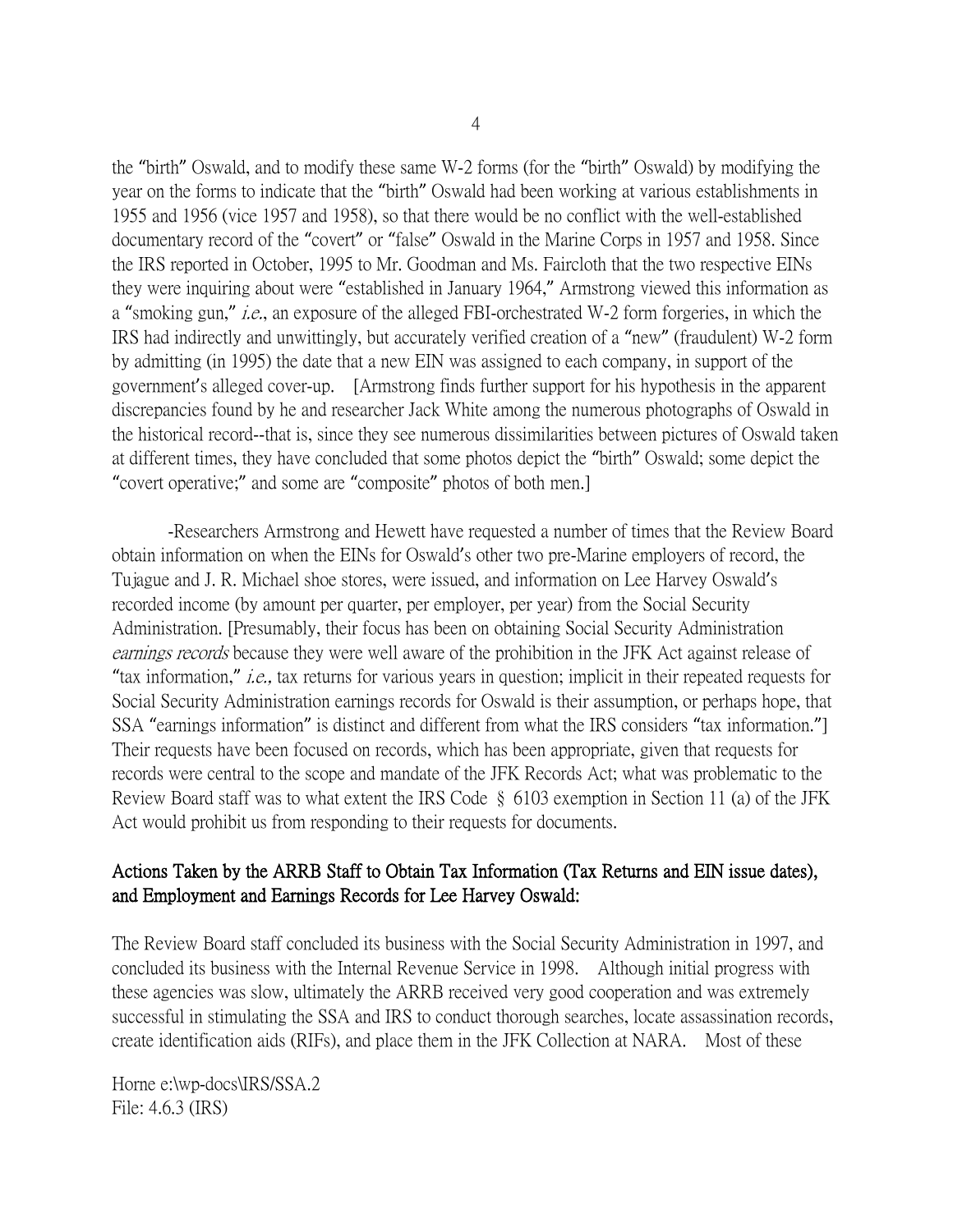records are sealed in accordance with Section 11 (a) of the JFK Act, unless or until Congress amends Section 6103 of the IRS Code; but many of the records located by the IRS and SSA, and subsequently deposited in the JFK Collection (as assassination records), are directly responsive to the requests of researchers Armstrong and Hewett. If Congress will act in accordance with the Review Board's recommendation in its final report (to modify 26 U.S.C. § 6103), then Armstrong, Hewett, and other researchers interested in Oswald's tax information and employment history will be able to see the source documents they have so ardently requested access to. Meanwhile, much more of the summary information contained in those withheld source documents is now open than the author believed possible, until only a short time ago, as will be explained below.

Listed below is a chronology of actions taken by the Review Board staff with the SSA and IRS in direct response to the Armstrong and Hewett concerns expressed in enclosures (1) through (5)--and the responses received from these two agencies. Whenever appropriate in the opinion of the author, pertinent inquiries made by the ARRB, responses received, and even ARRB staff research products, are appended to this memo as enclosures so that the reader may evaluate them independently. Where sanitization has been required by Section 11 (a) of the JFK Act, the reader will see redactions. [All redactions in the enclosures to this memo are tax information that has been withheld in order to avoid violating Section 6103 of the IRS Code.] Unredacted versions of the redacted enclosures have been placed into the custody of Mr. Steven Tilley, JFK Liaison official at NARA, for safekeeping until such time as 26 U.S.C. § 6103 may be amended to permit their full release.

Chronology (and remarks) follow:

-May 31, 1996: ARRB's Executive Director David Marwell sends a letter (enclosure (10)) to Marina Oswald Porter, requesting that she execute and submit to the IRS a pre-prepared waiver that would allow release of all of Lee Harvey Oswald's tax information to the JFK Collection. [It was thought that receipt of annual tax returns would substantially address which years Oswald earned money, and where, and for what employer, which was a major concern of some researchers.

-September 9, 1996: ARRB's General Counsel, Jeremy Gunn, after discussing this same (unresolved) IRS waiver issue with Marina Oswald Porter on the telephone, sends her enclosure (11).

**-March 5, 1997:** Marina Oswald Porter executes (signs) a *modified version* of the IRS tax information waiver prepared by the ARRB, and mails it to the IRS. This modified version requires the IRS to release her former husband's tax returns only to researchers Ray or Mary La Fontaine, who in turn, as indicated in writing in the modified waiver form, would subsequently make a permanent donation of them to the JFK Collection at NARA *only after* full dissemination of these materials to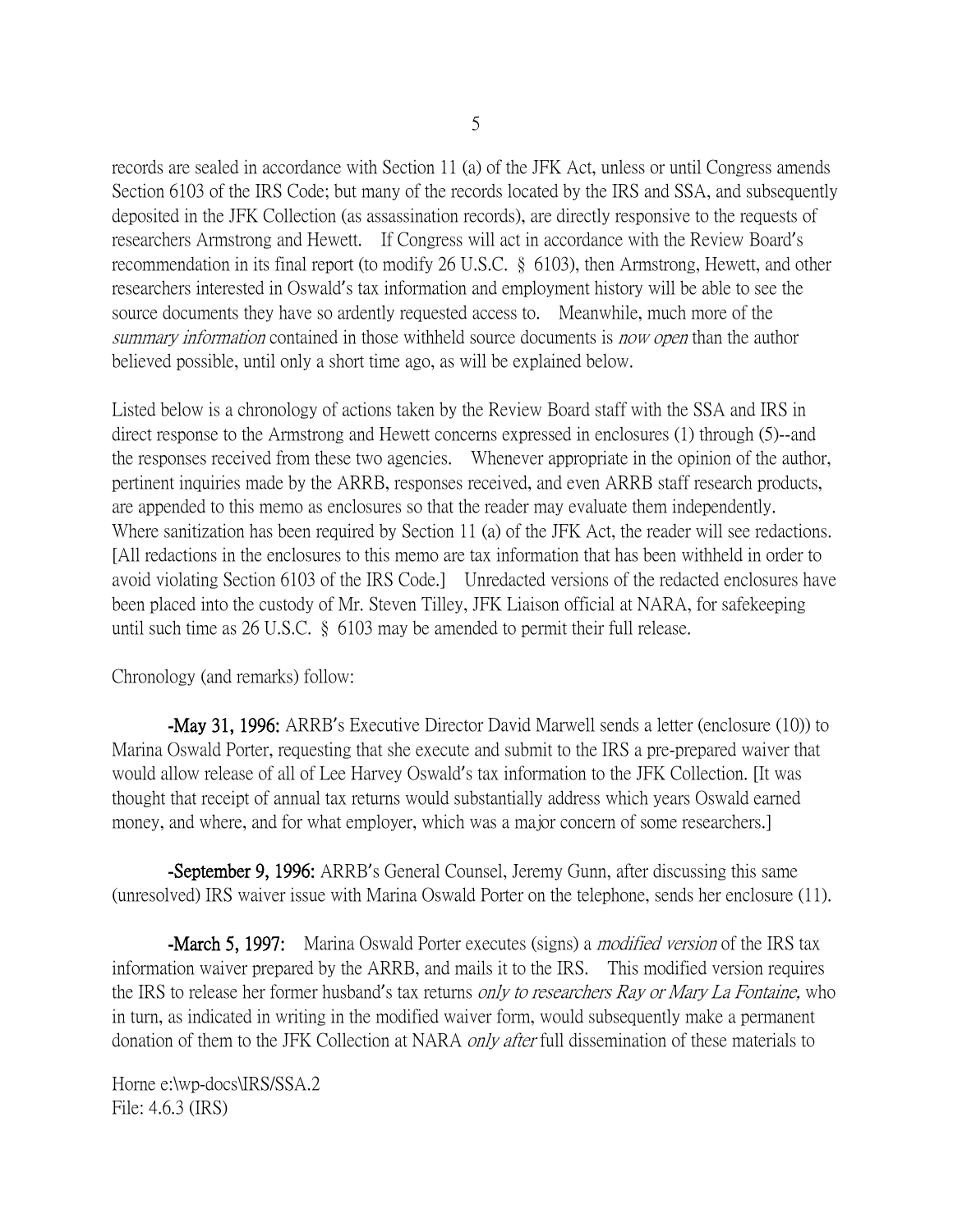the American public via the print and/or electronic media. [The author received assurances from IRS official Bill Lovelace in September, 1998 that the IRS did indeed send these materials to the La Fontaines in 1997, but expressed regret that the IRS could not find a copy of the forwarding correspondence that would have indicated exactly what was sent, and when. A similar inquiry with Mr. Steve Tilley at NARA revealed that as of September, 1998, the La Fontaines had not donated any Lee Harvey Oswald tax returns to the JFK Collection.]

\_\_\_\_\_\_\_\_\_\_\_\_\_\_\_\_\_\_\_\_\_\_\_\_\_\_\_\_\_\_\_\_\_\_\_\_\_\_\_\_\_\_\_\_\_\_\_\_\_\_\_\_\_\_\_\_\_\_\_\_\_\_\_\_\_\_\_\_\_\_\_\_\_\_\_\_\_\_

-July 14, 1997: ARRB Senior Attorney Ron Haron sends a letter (enclosure (13)) to the Social Security Administration which includes, as attachment A, Warren Commission Documents 353 and 353a, which had originally been withheld from the public as restricted Social Security Administration earnings information--but which Mr. Haron's letter indicates *had been open since 1965*. CD 353a is an extract of information on Lee Harvey Oswald's employment history that was provided to the Warren Commission on February 3, 1964: it provided the Warren Commission with Oswald's employers, by quarter, from 1955 through his death in November 1963. The amounts earned from each employer (by quarter) were withheld from the extract by HEW in 1964, but with that exception, this open document provides a wealth of information about whom Oswald was working for, and when. [NOTE: This document contains one very remarkable entry, which the author will discuss in more detail later in this memo, namely: **"**1959, 3d quarter, no earnings reported;**"** remarkable because Oswald**'**s official discharge date from the U.S. Marine Corps is September 11, 1959, meaning that there should have been earnings reported between July 1, 1959 through September 11, 1959. More on this later.]

-September 18, 1997: ARRB staffers Ron Haron and Doug Horne visit the Social Security Administration in Baltimore, Maryland, in order to examine all earnings information that SSA has assembled at the Review Board's request. The primary focus is on Lee Harvey Oswald, although there was much Ruby material also. We were allowed *access* to all of the SSA earnings records on Lee Harvey Oswald, and were allowed to take notes, but were severely cautioned that the IRS considered the SSA*'*s earnings records to be tax information, and accordingly were warned against releasing any information we obtained solely from SSA, vice an outside source. To release information obtained *only* from SSA, and not independently from some other source, we were reminded, would constitute a violation of Section 6103 of the IRS Code, and would be a felony. The author took scrupulous notes and created the research product represented by enclosure (14). [The "tax information"--that is, earnings data--in enclosure (14) that is not also available from other sources is presently redacted, as required by the JFK Act.] During this meeting in Baltimore, the SSA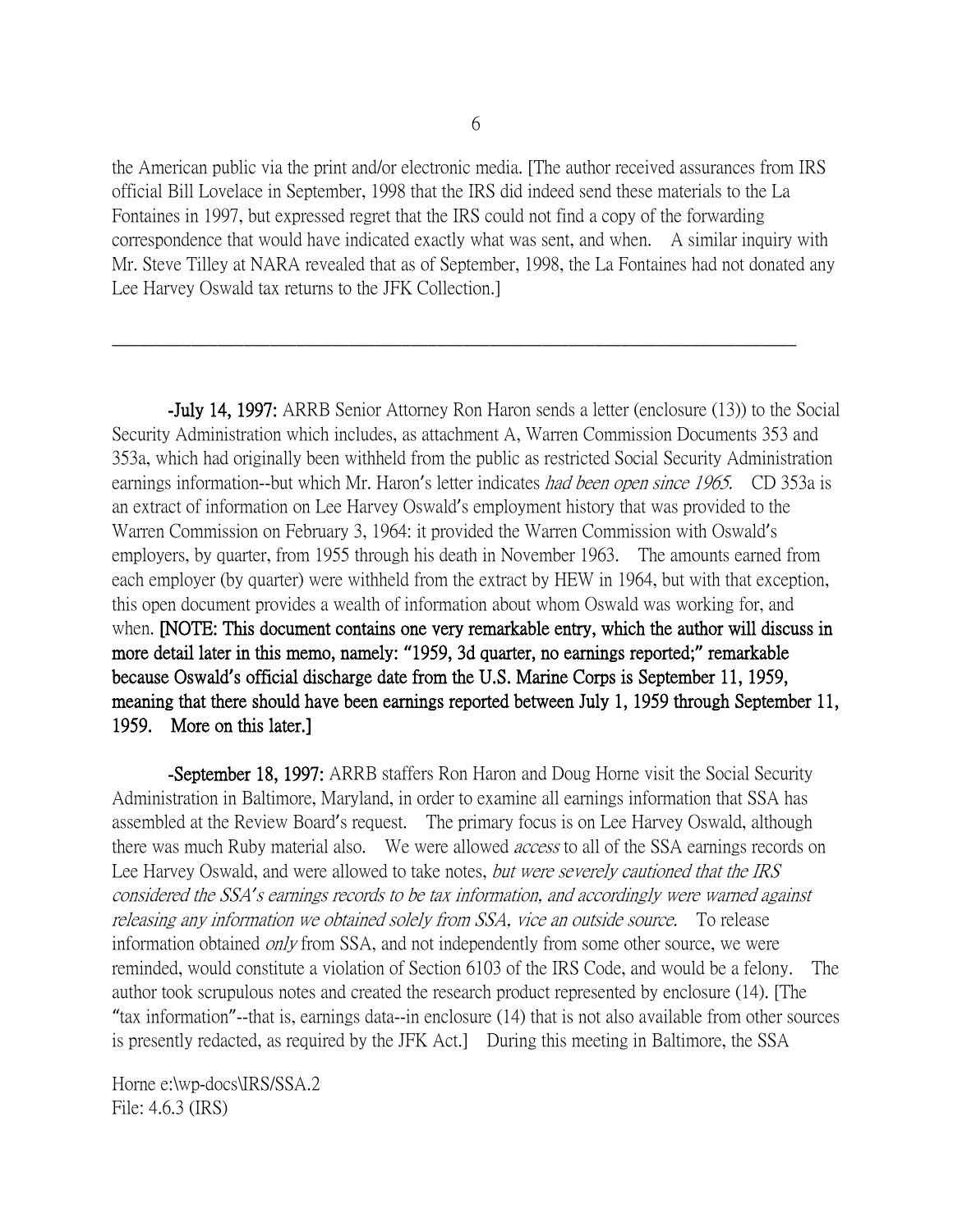agreed to sequester, for perpetuity, all of the earnings records for Lee Harvey Oswald and Jack Ruby that the agency had gathered at the Review Board staff's request.

-January 16, 1998: The ARRB's new Executive Director, Jeremy Gunn, sends a letter (enclosure (15)) to Linda Stiff of the IRS which, in brief, summarizes the results of a "fresh start" meeting between the ARRB and the IRS.

\_\_\_\_\_\_\_\_\_\_\_\_\_\_\_\_\_\_\_\_\_\_\_\_\_\_\_\_\_\_\_\_\_\_\_\_\_\_\_\_\_\_\_\_\_\_\_\_\_\_\_\_\_\_\_\_\_\_\_\_\_\_\_\_\_\_\_\_\_\_\_\_\_\_\_\_\_

-March 12, 1998: The ARRB staff sends a critical letter (enclosure (16)) to the IRS that defines the minimum search criteria acceptable to the Review Board in order for the IRS to demonstrate compliance with the JFK Act. Paragraphs (1) and (5) would constitute those of most interest to researchers Armstrong and Hewett.

-April 30, 1998: Linda Stiff of the IRS signs out a letter (enclosure (17)) to the ARRB that forwards a 21-page IRS legal opinion on substantive issues raised by the ARRB. This document becomes the guiding template for all future IRS responses to ARRB requests during the remainder of the ARRB's tenure.

-May 21, 1998: IRS official Thomas Marusin forwards a letter (enclosure (19)) to the ARRB stating that IRS review of Warren Commission materials made available by Steve Tilley of NARA has been completed.

-June 10, 1998: At the request of ARRB staff member and colleague Laura Denk, staff member Horne (the author) prepares a list of questions (enclosure (19)) for the IRS that attempts to be responsive to the concerns of John Armstrong and Carol Hewett, with accompanying data chart (and the Goodman and Faircloth IRS letters) attached as supplementary information. IRS officials Bill Lovelace and Aileen Summerlin promised to broaden their search, if and as necessary, in an attempt to answer the questions. By this time both of these officials have been working *full time* on ARRB-related business for several months. [Enclosure (19) is redacted where required---where tax information obtained solely from within SSA, and not from outside sources, appeared in the chart.]

-June 26, 1998: IRS official Thomas Marusin sends a letter to the ARRB (enclosure (20)) in which he states that the IRS review of HSCA tax-related documents has been completed.

### -August 14, 1998: IRS official Aileen Summerlin delivers to ARRB staff member Douglas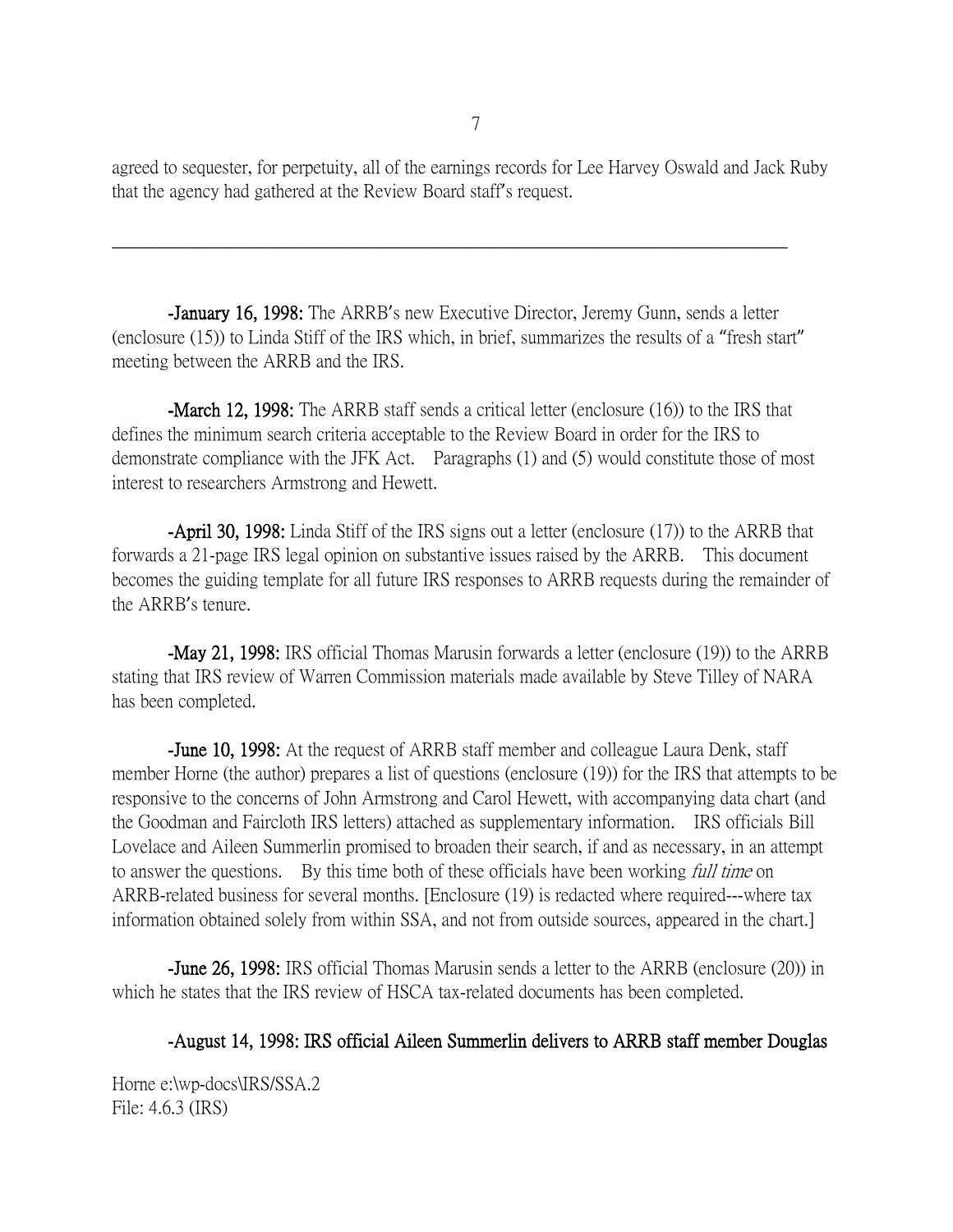Horne a "sanitized" report *(i.e.*, bereft of "tax information" that would violate the restrictions of the JFK Act) that answers, to the best of her ability, the crucial questions raised in Horne**'**s research product dated June 10, 1998--see enclosure (19). This report is labeled enclosure (21), and substantially answers many of the questions raised by researchers John Armstrong and Carol Hewett. The author has seen the tax information upon which it is based---now deposited in the JFK Collection as sequestered assassination records---and is convinced of the validity of its conclusions. [NOTE: In August, 1998 the author was informed by Aileen Summerlin that all of the Social Security Administration's earnings records sequestered in 1997 at the request of the ARRB had been taken by the IRS and were being RIFed, and thereafter would be placed into the JFK Collection in the National Archives along with other tax information directly from IRS, vice SSA, files.]

-August 28, 1998: IRS official Thomas Marusin signs out "draft #1" of the IRS Final Statement of Compliance (enclosure (22)) and forwards same to ARRB staff member Doug Horne for review. This draft statement includes, as an enclosure, a list of the first of three sets of records of tax-related "assassination records" that will be deposited in the JFK Collection at NARA. At the direction of the IRS, portions of the enclosure to this letter have been redacted to protect tax information.

-September 4, 1998: Bill Lovelace of the IRS "JFK Task Force" hand-delivers "draft #2" (enclosure (23)) of the IRS Final Statement of Compliance. In addition to addressing certain specific ARRB concerns not addressed in draft #1, the enclosure list of assassination records that will turned over to NARA has grown considerably. The IRS redacted portions of this draft that contained tax information.

**-September 18, 1998:** The author, acting upon a tip from IRS official Aileen Summerlin, examines HSCA Record # 180-10110-10130 for the second time since being given the overall ARRB staff responsibility for IRS/SSA issues in August, 1998. [This document is the original letter (not a copy) dated 19 December, 1978, from Howard T. Martin of the IRS to Mr. G. Robert Blakey, General Counsel and Director of the HSCA staff. It is found in the "HSCA Security Classified Files, Box 5, Folder JFK-164, " maintained by NARA at the legislative archives in the old Archives building on the National Mall, not at Archives II in College Park, Maryland. Attached to the letter are photocopies of four Lee Harvey Oswald tax returns that were provided to the HSCA for study. The letter states that the originals of these returns are held by the National Archives.] Our assumption at the ARRB had always been that records in the HSCA Security Classified Files were "not open;" as a result, knowing that this file contained Oswald's tax returns that had been released to the HSCA in 1978 with the permission of Marina Oswald, and knowing that the La Fontaines were (presumably) "sitting" on the same returns (see enclosure (12)), I asked the IRS what could be done to release this document. In reply, IRS official Aileen Summerlin told me to check carefully to see whether the HSCA had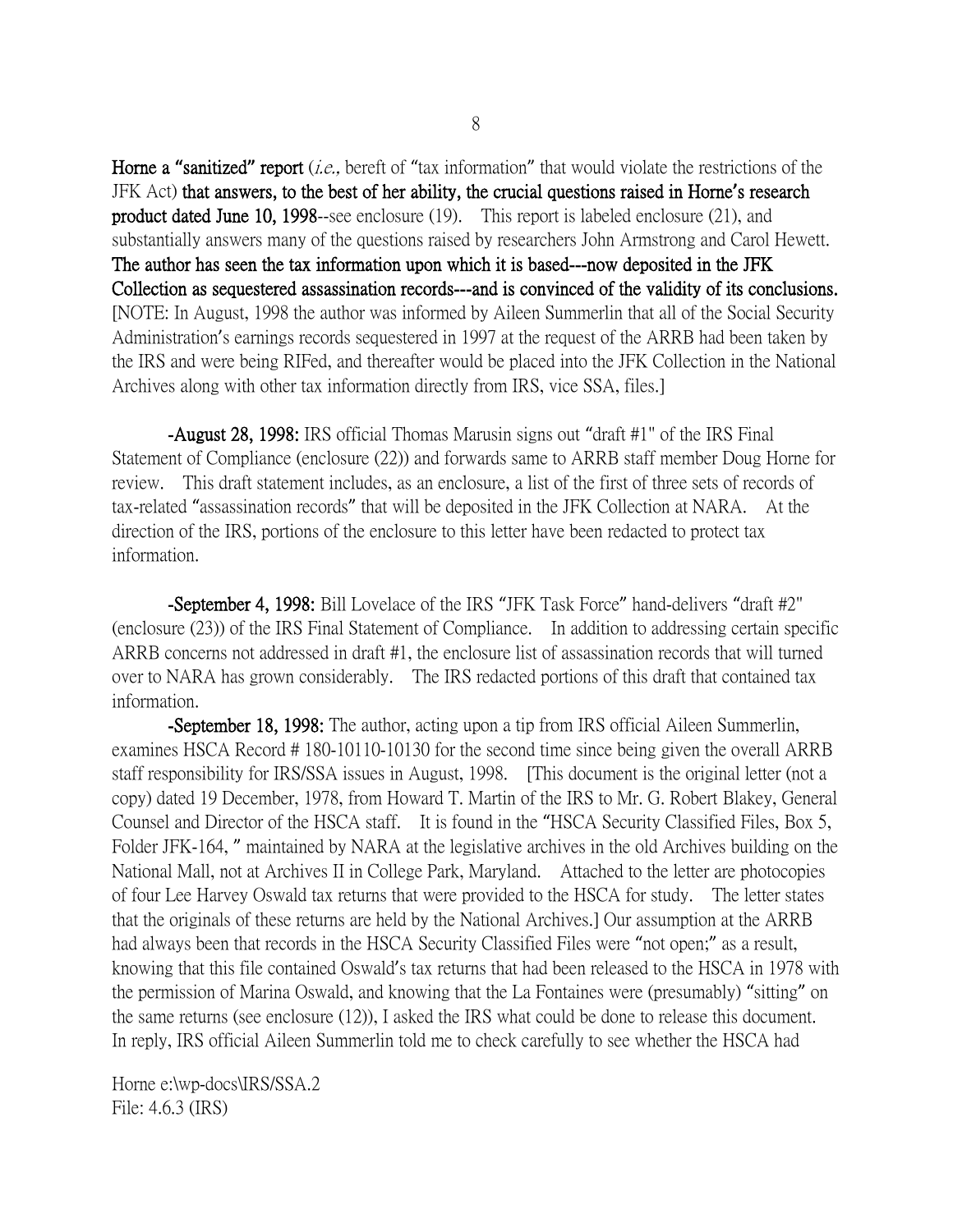released the documents to a third party---if so, she said, then *it was no concern of the IRS what the* third party did with the records that had been released to them. In addition, when I had asked IRS official Bill Lovelace about the same problem, he said that this letter and its contents could be released either by the HSCA (unfortunately now defunct), or by the entity now holding the record.

To the author**'**s great surprise, when he re-examined HSCA Record # 180-10110-10130 on September 18, 1998 he discovered that both the letter and all of its enclosures had been open in full since August 16, 1993. [See enclosure (24).] This was a very fortunate observation, for it means that the research community no longer has to depend upon the La Fontaines to release to the JFK Collection what they obtained from the IRS in 1997.

[The author asked Aileen Summerlin on August 14, 1998 whether a tax waiver signed by Marina--if the ARRB could persuade her to reconsider--would allow for release of Social Security Information (such as the 941-A "quarterly earnings reports" from employers that list how much each individual earned by quarter, or the SS-4 forms that are "requests for EINs," and reveal EINs assigned by the IRS, and date granted), in addition to straight tax returns per se. She said that no, even though the IRS did consider the contents of SS-4s and 941-As to be "tax information," that they could not be released unless the *employer* signed a waiver. Thus, the current owner of Pfisterer's Dental Lab Co. would have to request the appropriate waiver in order for Pfisterer's 941-As and SS-4s to be released---not Marina Oswald.]

NOTE: The four enclosures to the HSCA letter dated December 19, 1978---all now open in full---are labeled as Warren Commission Document 90a (LHO tax returns for 1956, 1958, 1959 and 1962); Warren Commission Document 425 (a summary of LHO earnings for the years 1956, 1958, 1959, and 1962); and Warren Commission Document 101a (LHO wages, per annum, per employer, for the years 1956, 1958, 1959, and 1962). The reader will note that in its December 19, 1978 letter to Blakey, the IRS states that the originals of these four LHO tax returns "remain in the custody of the National Archives." The author visited Archives II on September 18, 1998 and asked to see these four Warren Commission Documents from Record Group 272. They are all very old, faded photocopies---none are originals. Steve Tilley does not recall ever seeing original tax returns for Lee Harvey Oswald. [Incidentally, the Warren Commission versions of these returns are individually RIFed, with different Record Numbers from the HSCA versions, and each RIF states the documents are "Referred." To obtain copies, a researcher would have to access the HSCA Classified Files, Record # 180-10110-10130...or this memo.

**-September 23, 1998:** The author has provided, as enclosure (25), a number of sanitized RIFs representing records the IRS has placed in the JFK Collection at the request of the ARRB that bear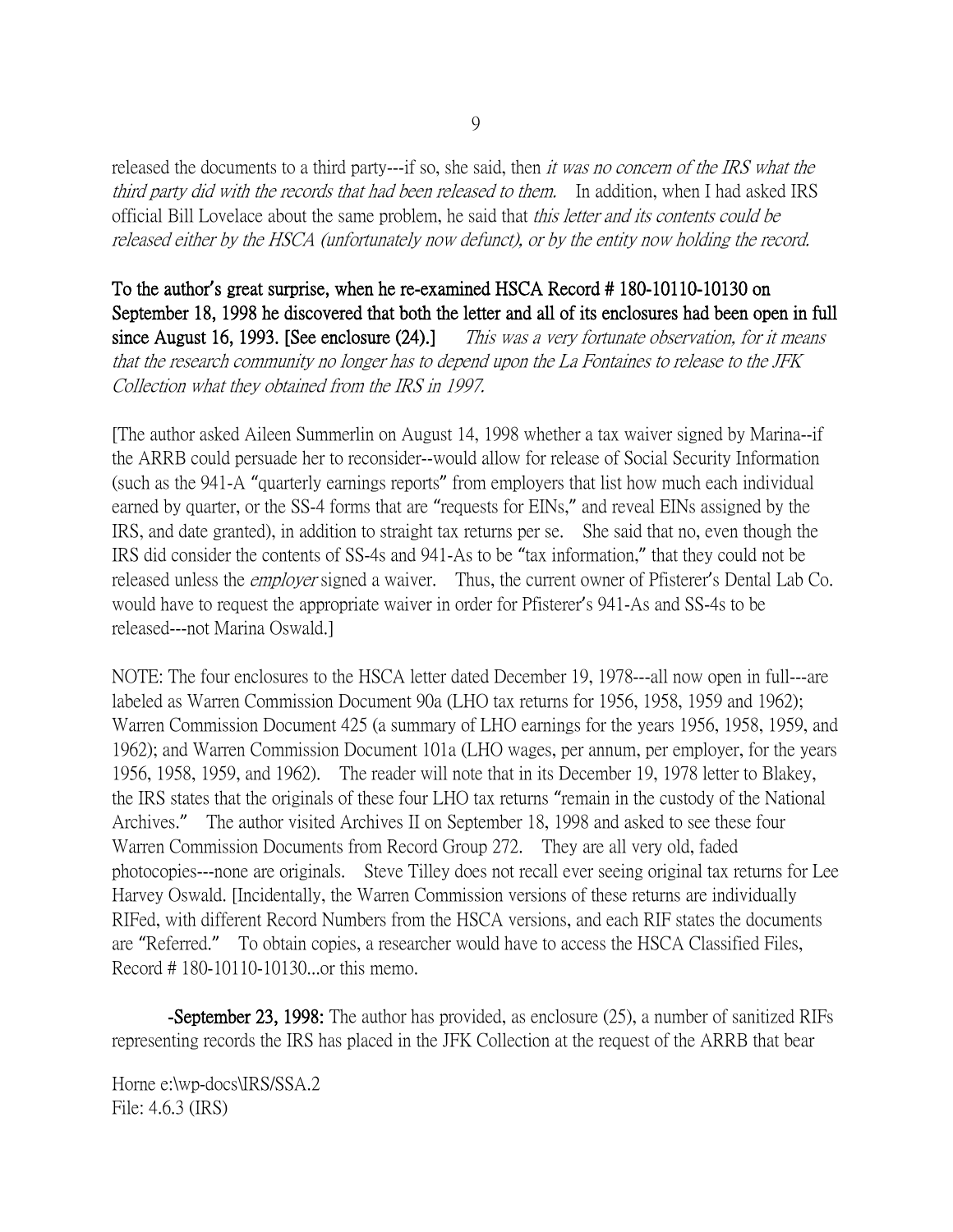directly upon the issues presented in this memo. If and when Congress amends 26 U.S.C. § 6103 (*i.e.*, Section 6103 of the IRS Code) to allow for release of all assassination records placed in the JFK Collection by the IRS, the records cited in this enclosure will be of particular interest to anyone interested in the issues raised by researchers John Armstrong and Carol Hewett.

In summary, there is much information that is now already in open documents which pertains directly to John Armstrong's hypothesis---particularly in enclosures (13) and (24) to this memo; but the source documents from which the information was obtained will remain closed to the public unless Congress amends Section 6103 of the IRS code. The author has examined the source documents represented by the RIFs in enclosure (25), and hereby verifies that all of the data in enclosures (13) and (24) appears to be supported by source document information.

## Opinions About the Validity of John Armstrong**'**s Hypothesis:

This section of the author's memo deals only with the aspects of John Armstrong's hypothesis related to IRS, Social Security, and employment records, and not with the aspects of his hypothesis dealing with apparent discrepancies between photographs of Oswald, or apparent discrepancies he sees within the educational records pertaining to Lee Harvey Oswald's school attendance.

Allegation # 1: In enclosure (2), Mr. Armstrong states: "The W-2 forms [from Dolly Shoe Company, Tujague, and Pfisterer] are obvious forgeries and were created while in the custody and control of the FBI."

**Opinion:** This sweeping allegation is *not substantiated* by the information available in enclosures (21), (13), and (24).

IRS official Aileen Summerlin's report, enclosure (21), indicates that the Memphis IRS letters are in error, and explains how the error was likely made: the Memphis IRS official relied solely on an automated data base that was created in January, 1964, when she formulated her responses to the Maury Goodman and Linda Faircloth questions about when the Dolly Shoe Company and Pfisterer Dental Lab EINs were created. Quoting from Summerlin's report, "I can confirm, through the use of tax information, that those letters are in error...I have located tax information using the same ID numbers for the [Dolly Shoe and Pfisterer Dental Lab] companies dated prior to 1964...one possible explanation for the erroneous deduction...is that is that the author relied solely on the information entered for the "Established Date" on the computer...what was not considered by the author of those letters was the possibility that the data being input was subject to programming limitations during the infancy of IRS automation. Regardless of how reasonable or well intended the letters were, they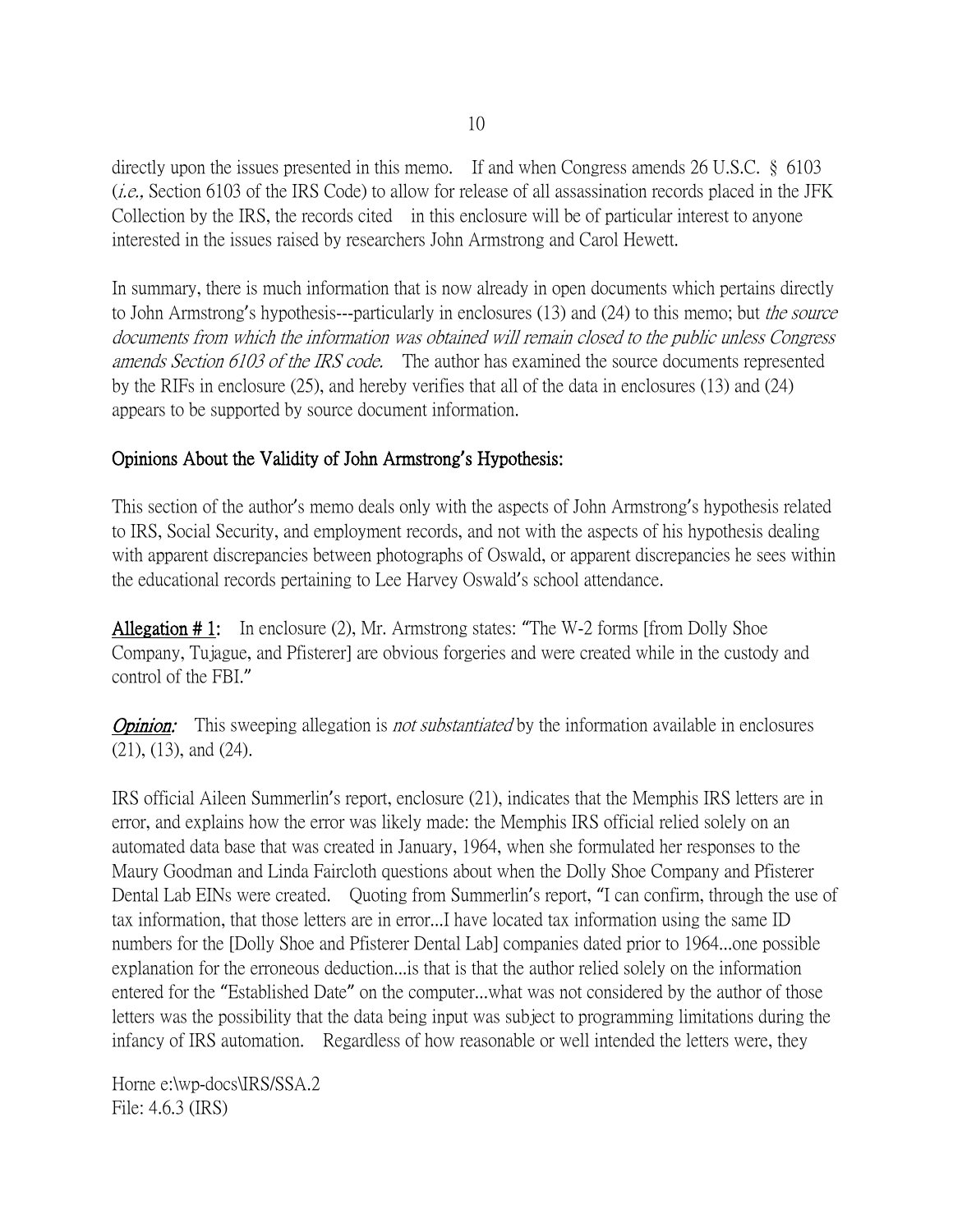presented an incorrect position."

Attachment A to enclosure (13), Commission Document No. 353a, provides information on which employers Oswald worked for, and when--by quarter and year--that *directly refutes* Armstrong's bold assertion that "...the W-2 forms are obvious forgeries," since the years of employment listed in C.D. No. 353a match the years listed on the Dolly, Pfisterer, and Tujague W-2 forms. If C.D. No. 353a is not a forgery, and if it is based on valid source information, then Armstrong's hypothesis about the W-2 forms being forgeries is *incorrect*. The author can attest to having seen tax information that directly supports C.D. No. 353a. Each researcher interested in pursuing this matter may examine those source documents if and when Section 6103 of the IRS Code is amended, and judge for himself whether he or she believes the source documents are authentic and genuine.

Furthermore, in enclosure (24), Warren Commission Documents 90a and 101a are consistent with, and supportive of, the authenticity of W-2s that show Oswald employed at Pfisterer's, Tujague's, and J. R. Michel's in 1956. If the 1956 Oswald tax return in C.D. 90a is authentic, and if the employment and earnings data in C.D. 101a is authentic, then Armstrong's hypothesis about these three W-2 forms being forgeries is *incorrect*. The only known pre-Marine Corps employer not covered in C.D. 101a is the Dolly Shoe Company; C.D. 101a seems to have been constructed around the four years for which the IRS could find tax returns--1956, 1958, 1959, and 1962.

Additionally, IRS official Aileen Summerlin states in enclosure (21) that "we located no indication that the employers listed...ever used more than one I.D.#." Even if there had been such evidence found by the IRS, it is a logical fallacy to equate a change in EIN with the forgery of a W-2 form. Armstrong never has provided any *hard evidence* of forgery of W-2 forms; the only hard documentation he ever had on which to build his hypothesis was a mysterious issuance of EINs in 1964 for employers who issued W-2 forms in 1955 and 1956---which has now been explained by the IRS as a result of automation--i.e., entering the original EIN number previously issued to several employers into an automated data base in January of 1964, thus creating the false appearance of a different "established" date. The "established date" for the EINs in question accessed by the Memphis IRS office were almost certainly the "dates established" in the automated data bank---not the dates the numbers were originally assigned.

Until or unless Mr. Armstrong, or anyone else, comes up with *both* an earlier version and a later version of the same W-2 form, or a W-2 form that does not correspond with the totals of all of his employer's "forms 941-A" submitted to the Social Security Administration for a particular year, than that individual has no "proof" that a W-2 form was forged, much less proof of who performed the "forgery."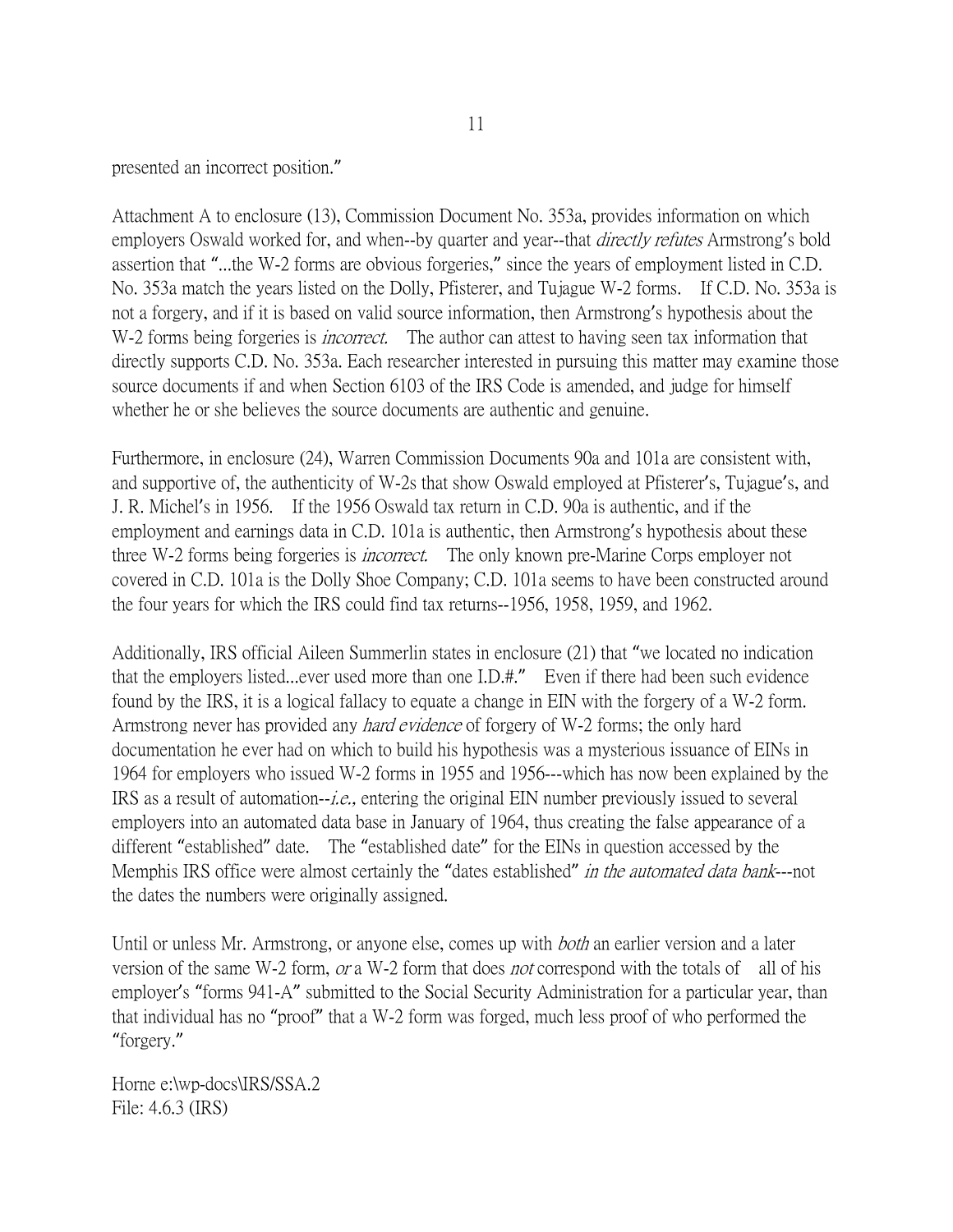Mr. Armstrong did encounter a perplexing mystery based upon the two Memphis IRS letters, but examination of tax information has now verified that the EINs in question were all created prior to 1964, and in fact prior to Oswald's employment at those businesses. Once Section 6103 of the IRS Code is amended, he will be able to examine that tax information himself. All of those documents have been placed in the JFK Collection.

Allegation # 2: In enclosure (4), Mr. Armstrong states: "Lee Oswald's employment history before his entry into the U.S. Marine Corps in October, 1956 is in doubt. The time periods he worked for these companies is unknown."

**Opinion:** This is an overstatement. Based upon enclosures  $(13)$  and  $(24)$ , we do know where Oswald worked, at least by quarter, if not by precise dates. Furthermore, it is dangerous to rely upon the memories (see enclosure (7)) of one individual, Palmer McBride, as "proof" that Oswald worked at Pfisterer's Dental Lab Co. in 1957 and 1958. Why? Because another individual from New Orleans, William E. Wulf, states in his Warren Commission testimony (see enclosure (8)) that McBride introduced Oswald to him *in September or August of 1955*. Now, this is also at variance with the employment history in Attachment A to enclosure (13)--C.D. 353a, which shows Oswald working at Pfisterer's (where he met McBride) only in the first and second quarters of 1956. All this really indicates is how unreliable eyewitness testimony and human memories are about some things after the passage of 7 years; if C.D. 353a is correct, then both witnesses were wrong in 1963 and 1964 about when they remembered socializing with Oswald. Since C.D. 353a is corroborated by the Pfisterer's W-2 form (see enclosure (2)), Oswald's 1956 tax return (see enclosure (24)), and C.D. 101a (see enclosure (24)), it seems more likely to the author that all of these documents are correct in stating that Oswald worked for Pfisterer's in 1956, and that on this one count (of when he worked with Oswald), Mr. McBride was almost certainly *incorrect* when he was interviewed by the FBI on November 23, 1963. The weight of the documentary evidence rules against Mr. McBride on this count; other recollections he may have may be more accurate than his memory of the precise year he worked with someone after the passage of 7 years. "Occam's razor" must apply in this case.

Allegation # 3: In enclosure (4), Mr. Armstrong states: "I have reason to believe Social Security records relating to the above named companies (Dolly Shoe Company, Tujague's, Pfisterer Dental Laboratory) also reflect the same Federal Tax Identification numbers--the ones created in January 1964. If my information is correct...this would mean not only the W-2 forms relating to Oswald's employment in 1956-58 had been altered, but that employer tax identification numbers relating to Social Security records for these companies had also been changed."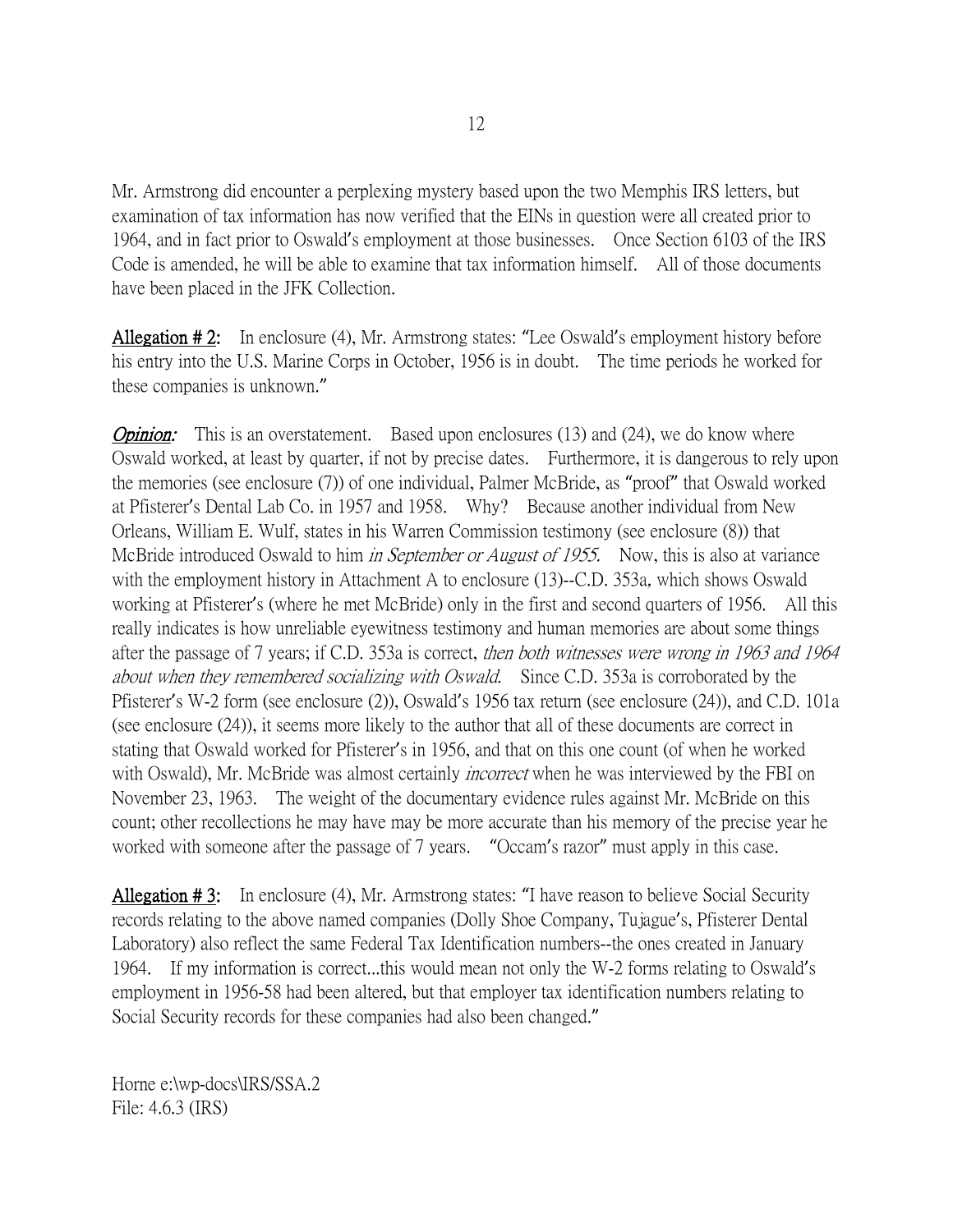**Opinion:** In enclosure (21), IRS official Aileen Summerlin states: "The [EIN] numbers given in your chart were verified." In addition, the author has also viewed tax information from the SSA that verifies their earnings records do indeed match the EINs on the extant W-2 forms.

Mr. Armstrong and any others who are interested in seeing these source documents need only encourage Congress to amend Section 6103 of the IRS Code to allow for release of all RIFed assassination records in the JFK Collection.

Whether an individual chooses to believe that certain source documents are authentic, or forged, is a personal judgment based upon what he or she considers to be the most persuasive evidence.

#### Anomalies Noted by the Author in the Tax Information Records that are Now Open:

-C.D. 353a: In Attachment A to enclosure 13, the entry "1959, 3d quarter, no earnings reported" cries out for explanation, since Oswald did not separate from active duty service in the U.S. Marine Corps until September 11, 1959. Theoretically, all of his earnings received from the Marine Corps for the period July 1, 1959 through September 11, 1959 should have been reported. The author did not see any documents during his examinations of tax information as an ARRB staff member that provided an explanation for this--or that anyone else had ever even noticed the discrepancy.

-C.D. 101a: In enclosure (24), Deputy Commissioner of the Internal Revenue Service Bertrand M. Harding wrote to the Treasury General Counsel, Mr. G. D'Andelot Belin, "We have not located a 1957 return for Oswald. He is known to have served in the Marine Corps during that year." The author did sight Social Security tax information indicating that Lee Harvey Oswald served in the Marine Corps during the entire year of 1957, so it is unclear whether the inability of the IRS to find a return for that year is significant or not.

-C.D. 90a: In enclosure (24), it is readily seen that Oswald's mother, Marguerite, signed the signature block on his 1959 1040A tax return on his behalf following his defection to the USSR, and then submitted the return on March 22, 1960. Although at first perusal, the author believed that the printing of the front of the 1040A card was Oswald's, upon further examination it appears to be more consistent with Marguerite's printing. This would be consistent with her signing the card.

#### Closing Remarks: